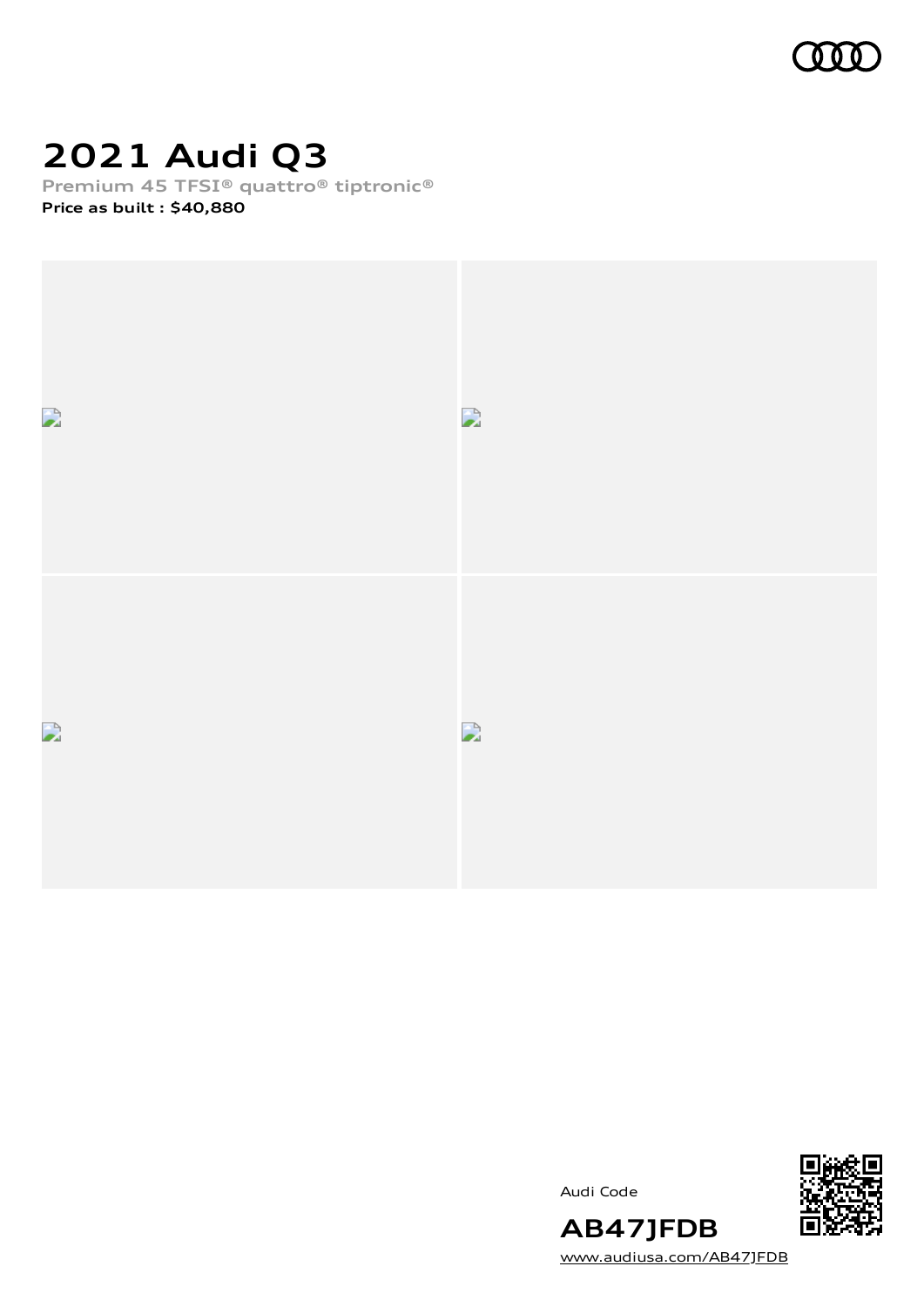### **Summary**

#### **Audi 2021 Audi Q3** Premium 45 TFSI® quattro® tiptronic®

**Price as buil[t](#page-10-0)** \$40,880

### **Exterior colour**

Mythos Black metallic

### $\overline{\phantom{a}}$

#### **Further Information**

|                 | N٥           |
|-----------------|--------------|
| Mileage         | 17,311 miles |
| Type of vehicle | Used car     |

**Warranty**

### **Interior colour**

| Seats     | Black |
|-----------|-------|
| Dashboard | Black |
| Carpet    | Black |
| Headliner | Black |

#### **Audi Code** AB47JFDB

#### **Your configuration on www.audiusa.com** [www.audiusa.com/AB47JFDB](https://www.audiusa.com/AB47JFDB)

**Commission number** 07e9c75f0a0e09af5ebc

### **Technical Specifications**

| Engine type                  | 2.0-liter four-cylinder                       |
|------------------------------|-----------------------------------------------|
| stroke                       | Displacement/Bore and 1,984/82.5 x 92.8 cc/mm |
| Max. output                  | 228 HP                                        |
| Torque                       | 258 lb-ft@rpm                                 |
| Top track speed              | 130 mph $1$                                   |
| Acceleration (0 - 60<br>mph) | 7.0 seconds                                   |
| Recommended fuel             | Regular                                       |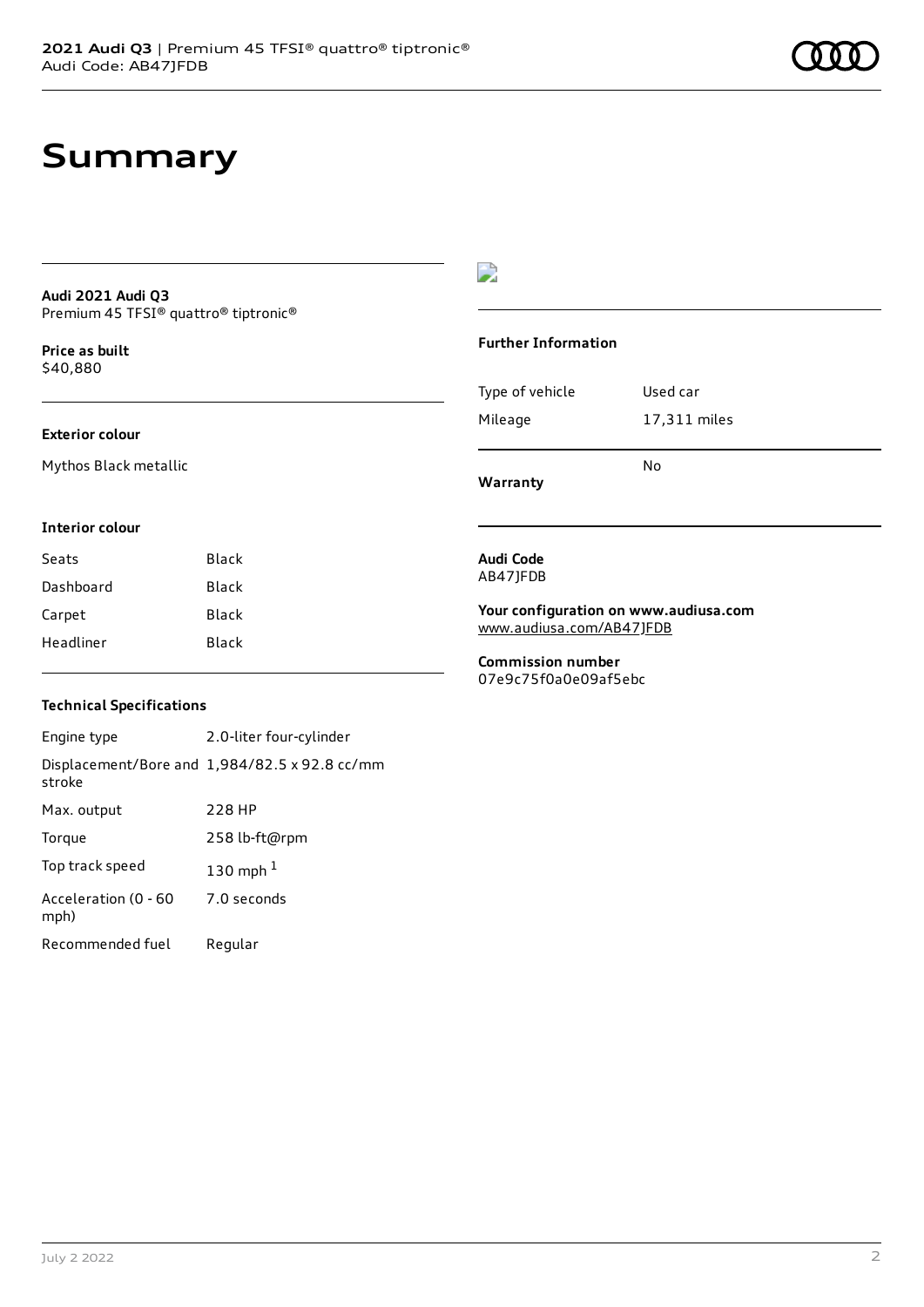# **Equipment**

Mythos Black metallic

Audi advanced key-keyless start, stop and entry

Power-adjustable, power-folding, heated exterior side mirrors with auto-dimming on driver side

19" 5-twin-spoke dynamic design wheels

Convenience package

Auto-dimming frame-less interior rear view mirror with digital compass

LED interior lighting package

Parking system plus (front and rear acoustic sensors)

Audi side assist

SiriusXM® with 90-day All Access trial subscription







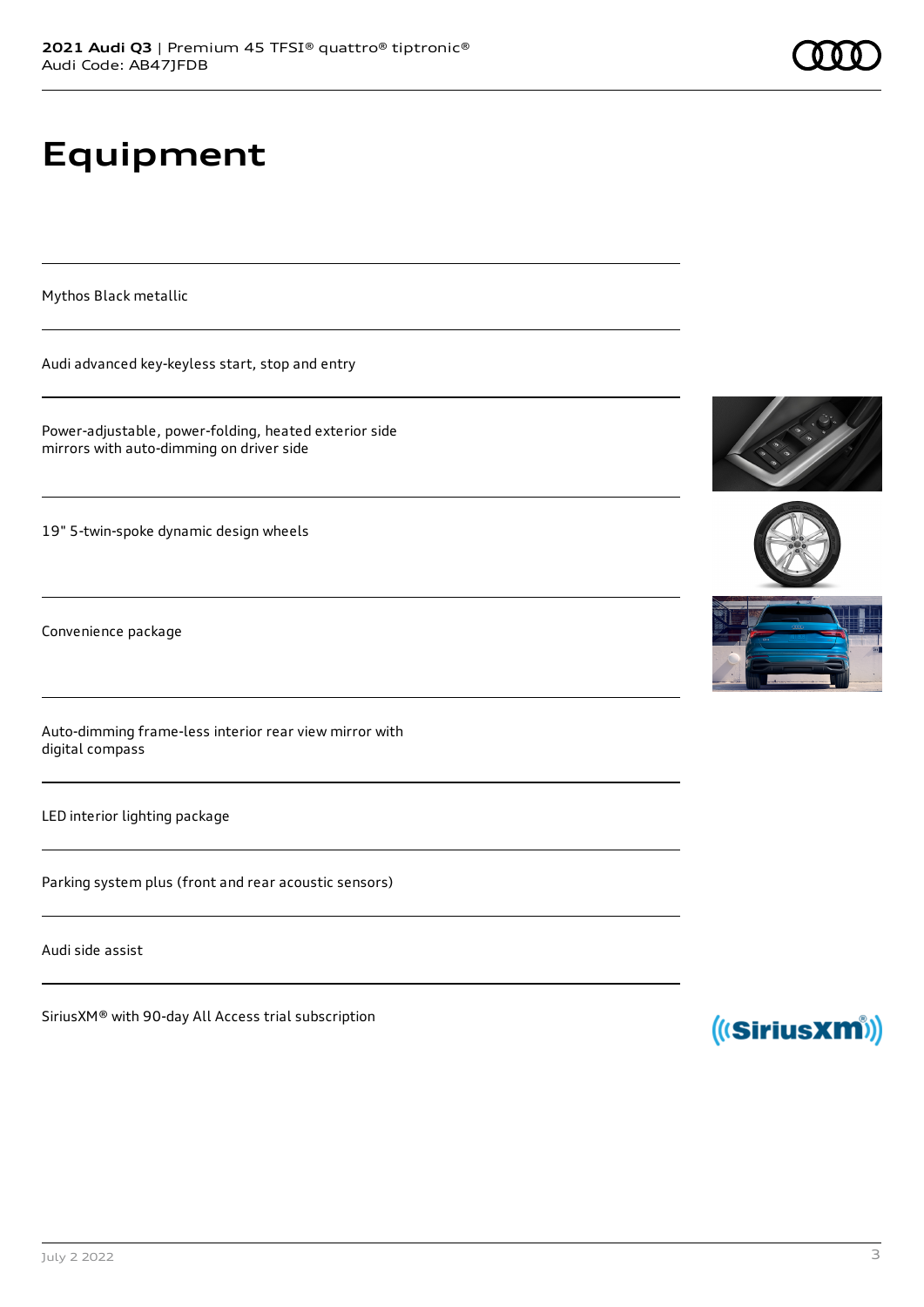### **Standard features**

### **Safety and Security**

| 4UB   | Driver and front-passenger advanced airbags                     |
|-------|-----------------------------------------------------------------|
| 1AS   | Electronic stability program (ESP) with<br>offroad mode         |
| UH1   | Electromechanical parking brake                                 |
| 8T2   | Cruise control system                                           |
| 6Y2   | Top speed electronically limited to 130 mph                     |
| 4H5   | Electronic rear child door locks                                |
| 1 N 7 | Progressive steering                                            |
| 7K6   | Tire-pressure monitoring system                                 |
| 4X3   | Advanced Airbag Protection System                               |
| 8N6   | Light/rain sensor                                               |
| 3B7   | Lower Anchors and Tethers for Children<br>(LATCH) in rear seats |
|       |                                                                 |

| <b>Interior</b>  |                                                                |
|------------------|----------------------------------------------------------------|
| 3FU              | Power panoramic sunroof                                        |
| VT5              | S line® stainless steel illuminated door sill<br>inlays        |
| 6NQ              | <b>Black cloth headliner</b>                                   |
| KH5              | Three-zone automatic climate control<br>system                 |
| 1 XX             | Three-spoke multifunction steering wheel<br>with shift paddles |
| 7HC              | Extended leather package                                       |
| 6F3              | Front center armrest                                           |
| 4E7              | Power tailgate                                                 |
| 5KR              | Split-folding 40/20/40 rear seatbacks                          |
| N1M              | Leather seat covers                                            |
| 4A3              | <b>Heated front seats</b>                                      |
| 5 <sub>M</sub> A | Micrometallic Silver inlays                                    |

#### **Exterior**

| 47B             | Aluminum trim around exterior windows  |
|-----------------|----------------------------------------|
| 8VM             | LED taillights with dynamic indicators |
| 8TB             | Rear fog lights                        |
| 8FX             | LED headlights                         |
| 511             | Tailgate roof spoiler                  |
| 3S1             | Aluminum roof rails                    |
| 1S1             | Vehicle tool kit and vehicle jack      |
| 1D <sub>8</sub> | Provision for towing bracket           |

### **Interior**

| QE1 | Storage package            |
|-----|----------------------------|
| Q11 | Aluminium interior package |

### **Infotainment and Driver Assistance**

| UG5             | Hill descent control                                                                                      |
|-----------------|-----------------------------------------------------------------------------------------------------------|
| 6K2             | Audi pre sense® front with pedestrian<br>protection                                                       |
| 2H <sub>6</sub> | Audi drive select                                                                                         |
| 7W1             | Audi pre sense® basic                                                                                     |
| UI <sub>2</sub> | Audi smartphone interface including Apple<br>CarPlay® and Google™ Android Auto™ for<br>compatible devices |
| KA <sub>2</sub> | Rear view camera                                                                                          |
| 8G1             | High beam assist                                                                                          |
| 9VD             | Audi sound system                                                                                         |
| 9S0             | Digital instrument cluster 10.25"                                                                         |

### **(1/2)**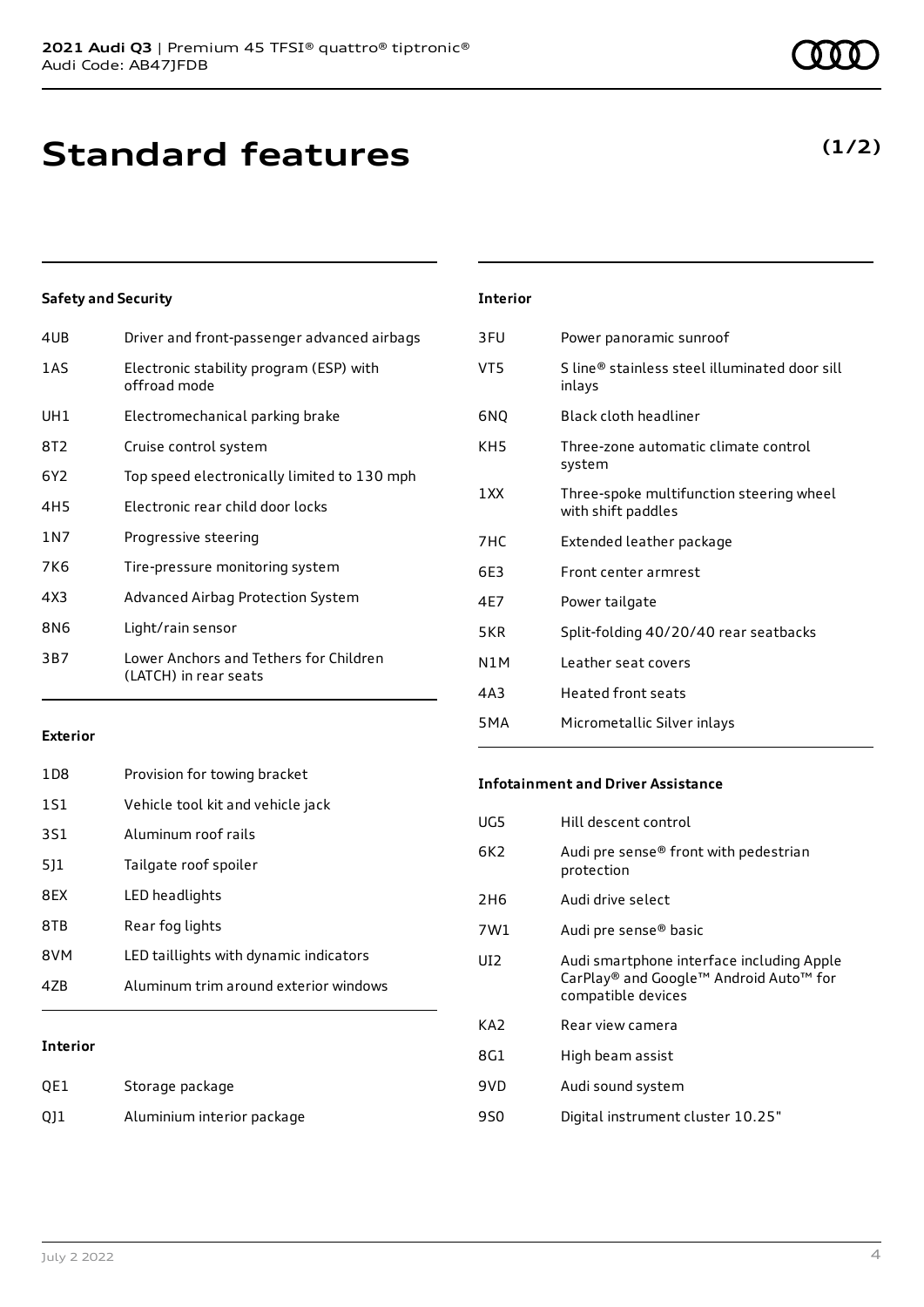**(2/2)**

### **Standard features**

#### **Infotainment and Driver Assistance**

- I8V MMI® with 8.8" display
- QH1 Voice dialogue system
- 9ZX BLUETOOTH wireless technology preparation for mobile phone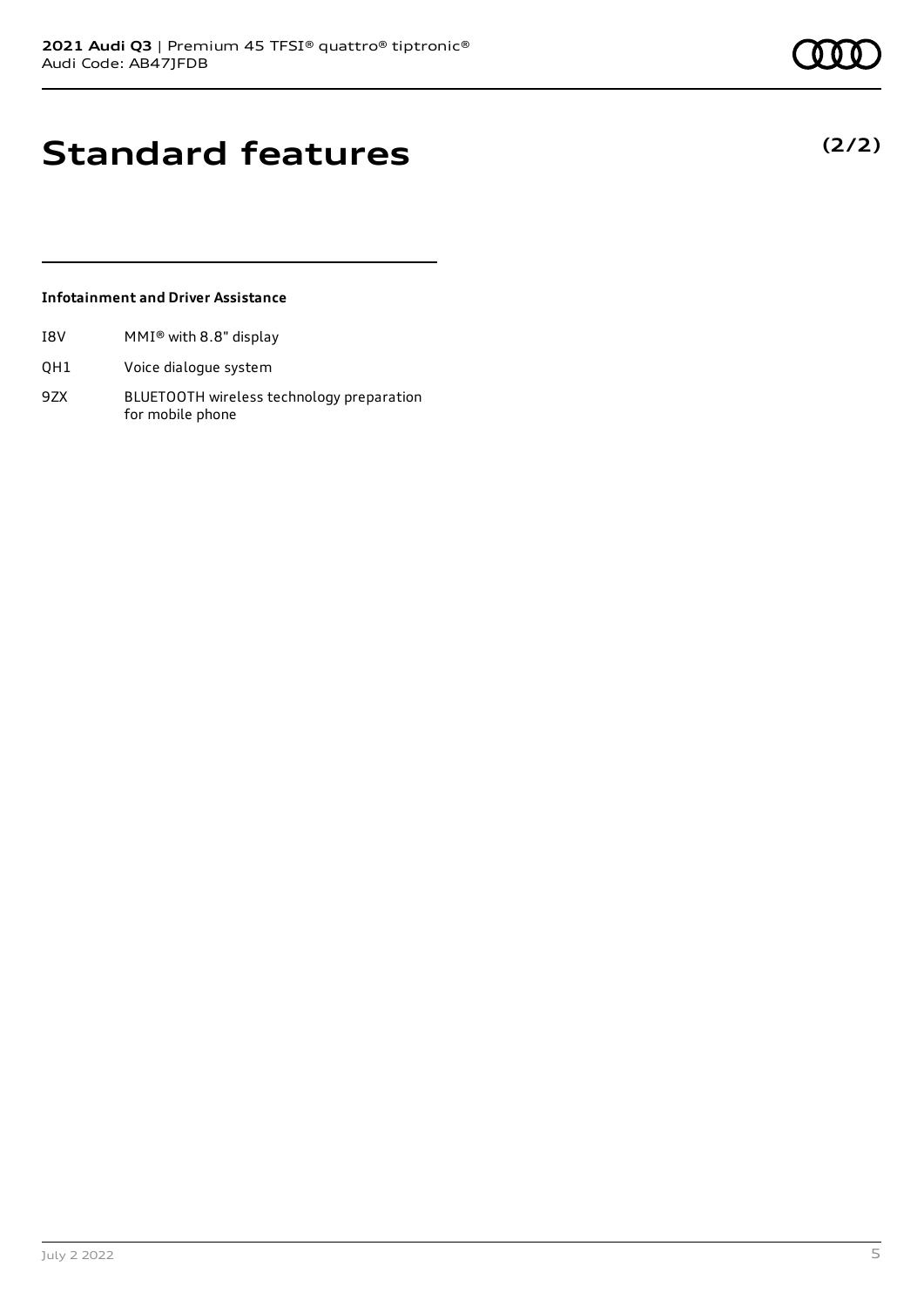# **Dealer remarks**

5YR BUMPER TO BUMPER AUDI CERTIFIED WARRANTY!! 2021 AUDI Q3 2.0T QUATTRO PREMIUM S LINE .. 2.0L TURBOCHARGED 4 CYL, 6 SPEED S-TRONIC AUTO TRANS, QUATTRO ALL WHEEL DRIVE... MYTHOS BLACK METALLIC ON BLACK HEATED LEATHER. LET'S REVIEW THE EQUIPMENT... CONVENIENCE PKG HAS SIRIUS XM RADIO, ADVANCED KEY, AUDI PARKING SYSTEM PLUS WITH REARVIEW CAMERA, SIDE ASSIST BLIND SPOT MONITOR WITH REAR CROSS TRAFFIC ALERT, LANE DEPARTURE WARNING AND INTERIOR LED LIGHTING. 19" WHEELS WITH ALL SEASON TIRES AND BEAM RINGS, BECAUSE THEY ARE THE COOLEST.

STANDARD EQUIPMENT INCLUDES SMARTPHONE INTERFACE TO DISPLAY NAVIGATION AND APPS FROM YOUR PHONE. NICE!! POWER PANORAMA SUNROOF WITH RETRACTABLE SUNSHADE, POWER TAILGATE, DUAL ZONE DIGITAL AUTOMATIC CLIMATE CONTROL, AUDI MUSIC INTERFACE WITH USB PORTS AND AUX IN, MMI TOUCH RESPONSE, BLUETOOTH TECHNOLOGY, SPLIT FOLDING REAR SEATS, AM/FM/CD/DVD/USB PLAYER WITH COLOR SCREEN.

LET'S TALK WARRANTY. YOU GET AUDI BUMPER TO BUMPER WARRANTY GOOD FOR 5YRS UNLIMITED MILES... ON THIS BABY, THAT'S UNTIL JANUARY 14, 2026 AND AS MANY MILES AS YOU CAN DRIVE IN THOSE FIVE YEARS... NOW THAT'S GREAT COVERAGE!! THIS COVERAGE IS GOOD AT ANY AUDI DEALER IN AMERICA AND COMES WITH ROADSIDE ASSISTANCE

HOW DO WE KEEP THESE VEHICLES LOOKING SHOWROOM NEW?? GLASSCOAT CERAMIC COATING!! TO EVERY PRE OWNED VEHICLE 5 MODEL YEARS OLD AND NEWER, AUDI HOFFMAN ESTATES ADDS GLASSCOAT HIGH PERFORMANCE CERAMIC COATING THAT PROTECTS YOUR VEHICLE'S PAINT FROM HARSH ENVIRONMENTAL ELEMENTS AND SIMONIZ TEFLON INTERIOR PROTECTION. THIS ONE TIME APPLICATION COVERS STAINS, RIPS, AND TEARS WITH A 7 YEAR WARRANTY. YOUR \$495 INVESTMENT COVERS PRODUCT, LABOR, AND WARRANTY. SEE DEALER FOR DETAILS.

2.99% APR FOR 36 MONTHS WITH APPROVED FINANCING THRU AFS. ENDS MAY 1, 2022.

AUDI HOFFMAN ESTATES IS A BOUTIQUE SINGLE POINT AUDI DEALERSHIP, SECOND GENERATION OWNERSHIP AWARDED HIGHEST IN CUSTOMER SATISFACTION INDEX FOR SALES AND AWARDED HIGHEST IN SERVICE SATISFACTION INDEX FOR SERVICE. AUDI HOFFMAN ESTATES IS DEALER RATER'S ILLINOIS AUDI DEALER OF THE YEAR 5 CONSECUTIVE YEARS. LOCATED AT 1200 W GOLF RD, HOFFMAN ESTATES IL 60169. WE SERVICE THE WESTERN SUBURBS INCLUDING SCHAUMBURG, NAPERVILLE, WESTMONT, MORTON GROVE, CHICAGO, ORLAND PARK, AND SURROUNDING AREAS.....

WANT MORE? LET'S TALK CERTIFICATION. WE START BY HAND SELECTING THE BEST OF THE BEST VEHICLES AND QUALIFYING THEM FOR A 300 POINT INSPECTION. THAT INCLUDES THE INTERIOR, EXTERIOR, ENGINE COMPARTMENT, UNDERCARRIAGE, MECHANICAL, ELECTRICAL, COSMETIC, AND THE WEAR ITEMS. WEAR ITEMS INCLUDE TIRES, BRAKES, WIPERS, AND OTHER MAINTENANCE ITEMS. TREAD DEPTH OF 5/32NDS OR BETTER AND MORE THAN 50% OF BRAKE LINING WEAR REMAINING... IN SHORT, YOU WON'T NEED TIRES OR BRAKES FOR A LONG TIME!! WE WILL EVEN SHOW YOU THE INSPECTION IN WRITING WHEN YOU VISIT THE SHOWROOM. IF SHE DOESN'T PASS ALL 300 POINTS, SHE WON'T QUALIFY FOR THE PROGRAM.. IT'S JUST THAT EASY...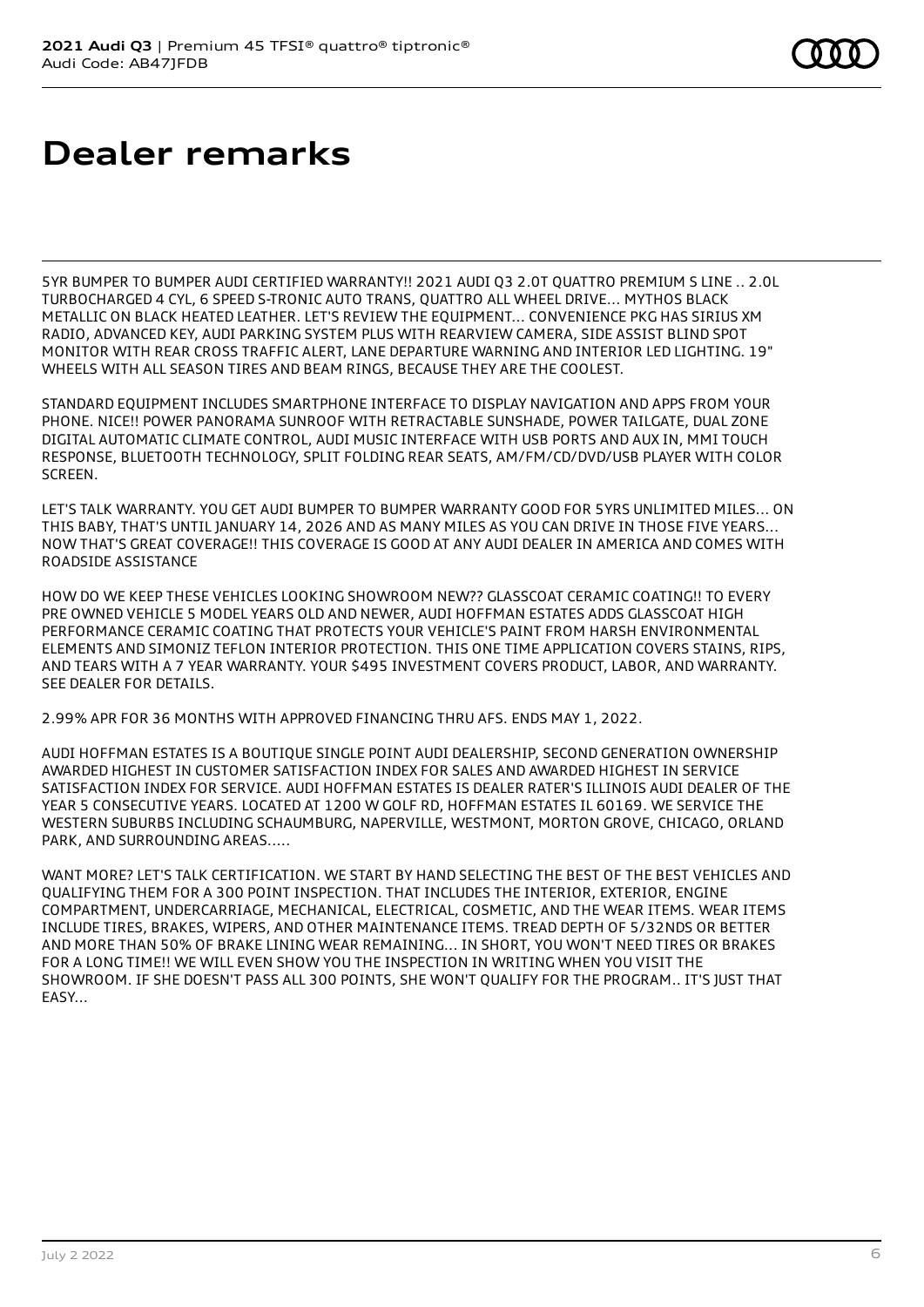# **Technical Specifications**

#### **Engineering | Performance**

| Engine type                                 | 2.0-liter four-cylinder                                               |
|---------------------------------------------|-----------------------------------------------------------------------|
| Power Level                                 | 45                                                                    |
| Max. output                                 | 228 HP                                                                |
| Displacement                                | 2.0 L                                                                 |
| Torque                                      | 258 lb-ft@rpm                                                         |
| Valvetrain                                  | 16-valve DOHC with Audi valvelift<br>system and variable valve timing |
| Acceleration (0 - 60<br>mph)                | 7.0 seconds                                                           |
| Engine block                                | Cast-iron                                                             |
| Induction/fuel injection Turbocharged/TFSI® |                                                                       |
| Cylinder head                               | Aluminum-alloy                                                        |
| stroke                                      | Displacement/Bore and 1,984/82.5 x 92.8 cc/mm                         |
| Top track speed <sup>1</sup>                | $130$ mph                                                             |

| Suspension                    |                                                          |
|-------------------------------|----------------------------------------------------------|
| Front axle                    | MacPherson strut front suspension                        |
| Rear axle                     | Four-link rear suspension                                |
|                               |                                                          |
| <b>Brakes</b>                 |                                                          |
| <b>Front brakes</b>           | 13.4 (ventilated disc) in                                |
| Rear brakes                   | 12.2 (ventilated disc) in                                |
| Parking brake                 | Electromechanical                                        |
|                               |                                                          |
| <b>Body</b>                   |                                                          |
| Material                      | Multi-material body construction<br>(steel and aluminum) |
| Corrosion protection          | Multistep anti-corrosion protection                      |
| <b>Warranty   Maintenance</b> |                                                          |

### **Transmission | Drivetrain**

| Drivetrain type | quattro <sup>®</sup> all-wheel drive                         |
|-----------------|--------------------------------------------------------------|
| Transmission    | Eight-speed Tiptronic <sup>®</sup> automatic<br>transmission |

### **Steering**

| Steering type                             | Electromechanical power steering<br>system |
|-------------------------------------------|--------------------------------------------|
| Turning diameter, curb-38.4 ft<br>to-curb |                                            |

Warranty 4-year/50,000-mile Audi New Vehicle Limited Warranty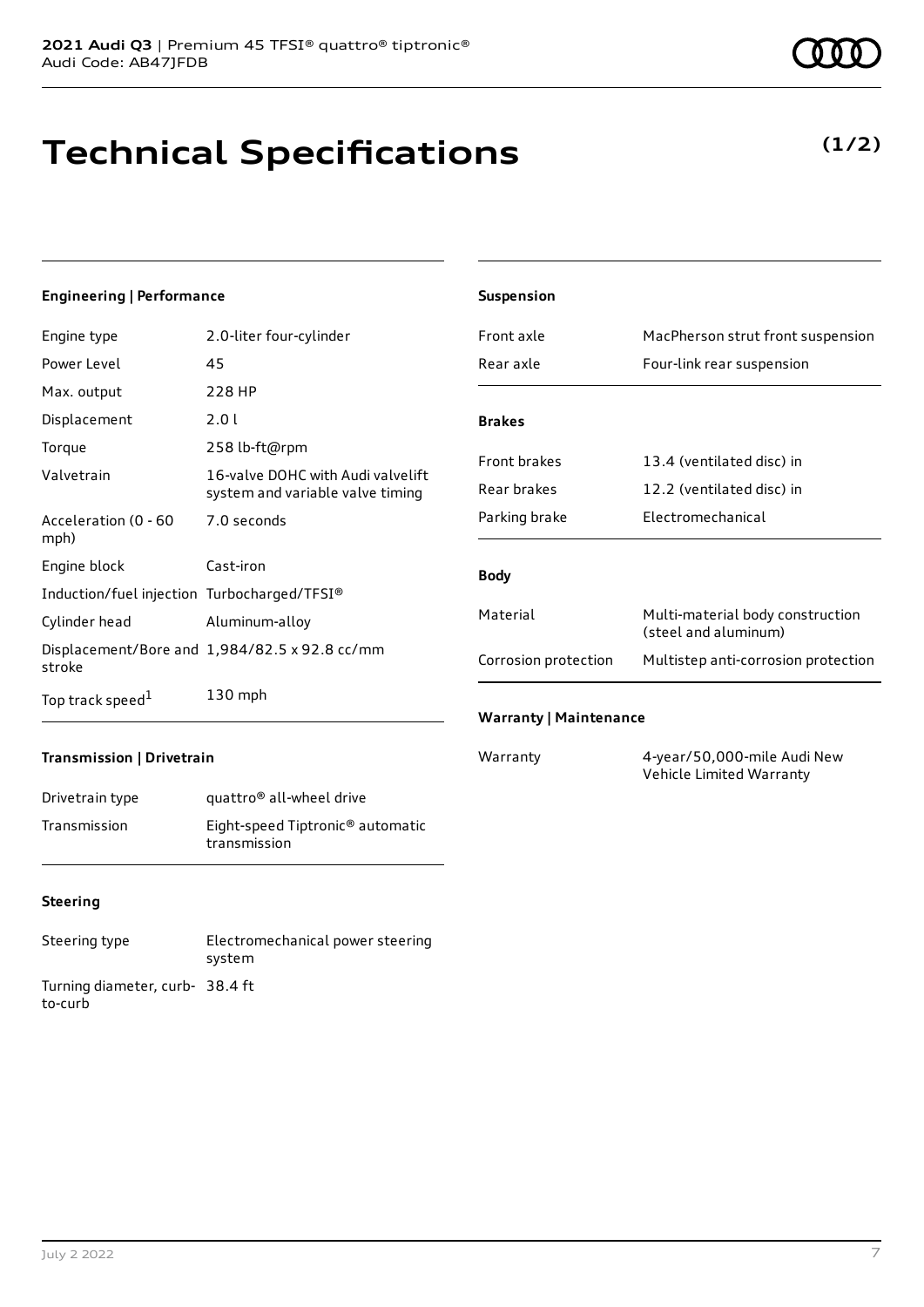### **Technical Specifications**

#### **Exterior Measurements**

| Height                           | 62.9 in   |
|----------------------------------|-----------|
| Overall width without<br>mirrors | 72.8 in   |
| Length                           | 176.6 in  |
| Wheelbase                        | 105.5 in  |
| Drag coefficient                 | $0.36$ Cw |
| Overall width with<br>mirrors    | 79.7 in   |
| Track rear                       | 61.9 in   |
| <b>Track front</b>               | 62.2 in   |
| Curb weight                      | 3,916 lb  |

#### **Interior measurements**

| Seating capacity                          | 5                      |
|-------------------------------------------|------------------------|
| Head room with middle 37.6 in<br>sunroof  |                        |
| Head room with front<br>sunroof           | 39.6 in                |
| Shoulder room, front                      | 56.7 in                |
| Leg room, middle                          | $36.1$ in              |
| Shoulder room, middle                     | $55.1$ in              |
| Leg room, front                           | 40.0 in                |
| Cargo volume, rear<br>seatbacks up/folded | 23.7/48.0 cu ft, cu ft |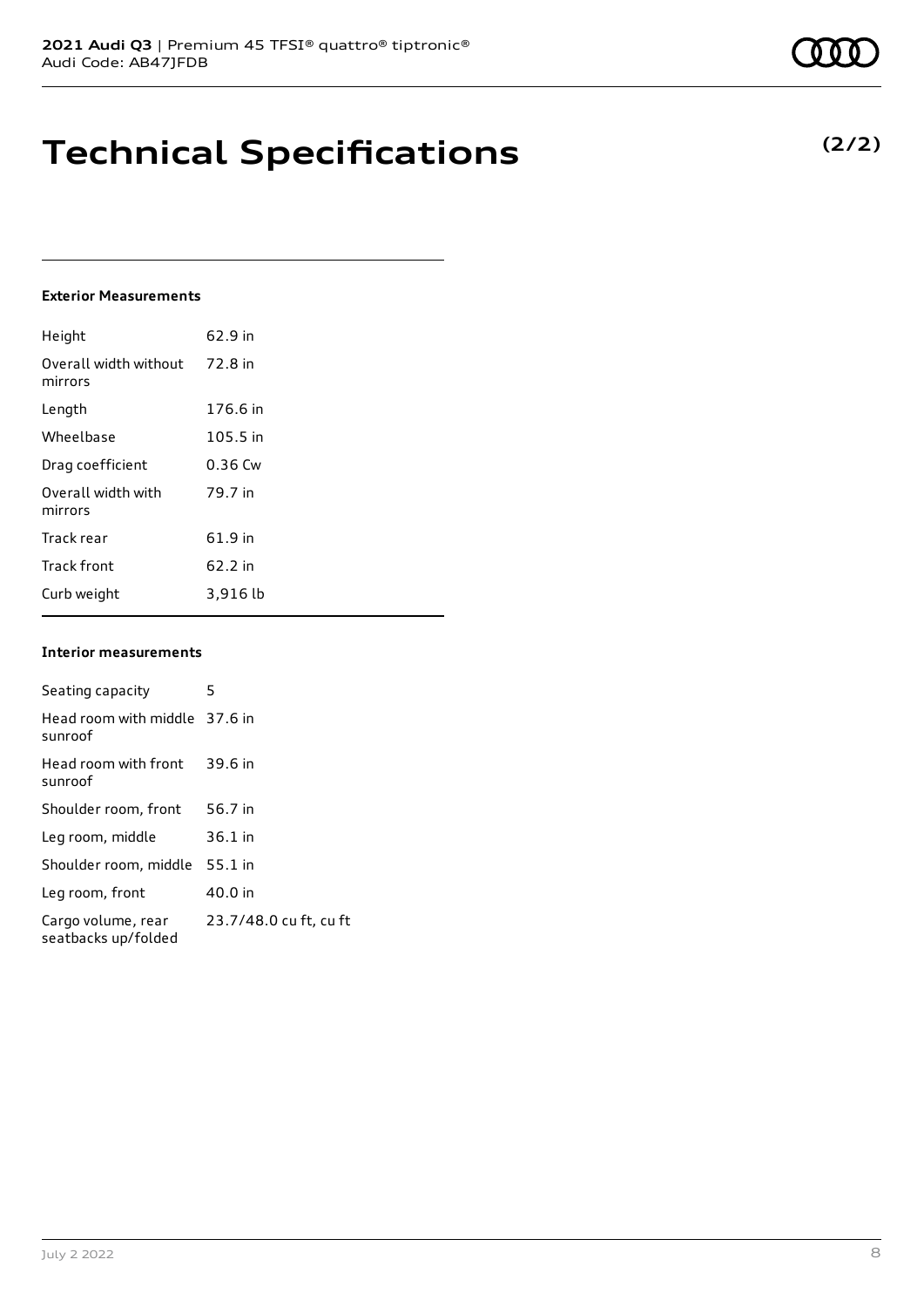### **Consumption- and emission**

### **Consumption by NEDC**

| urban       | 20 mpg   |
|-------------|----------|
| extra-urban | 28 mpg   |
| combined    | $23$ mpg |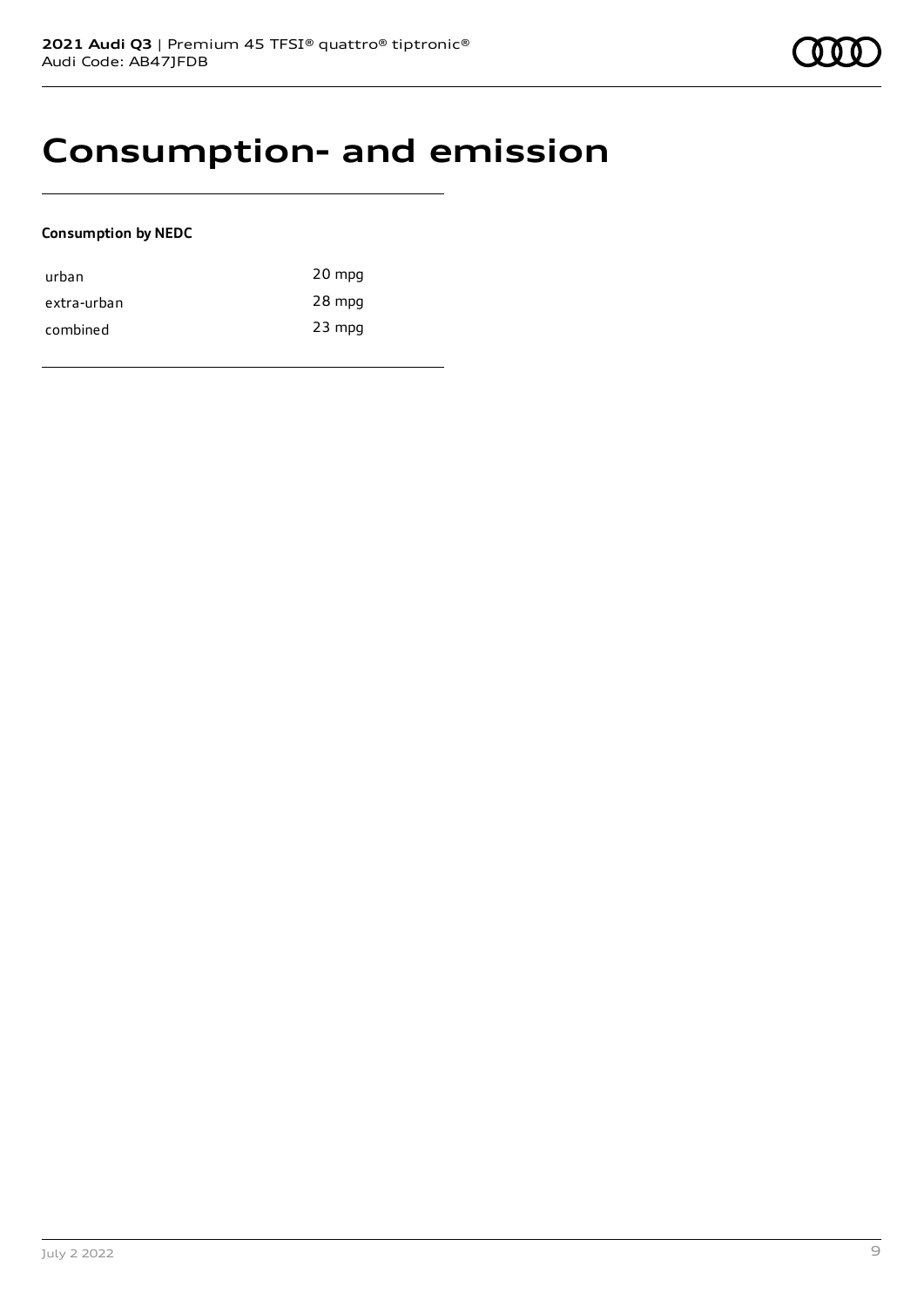### **Contact**

Dealer **Audi Hoffman Estates**

1200 W Golf Rd 60169 Hoffman Estates IL

Phone: +18478439900 FAX: 8478439982

www: [https://www.audihoffmanestates.com](https://www.audihoffmanestates.com/)